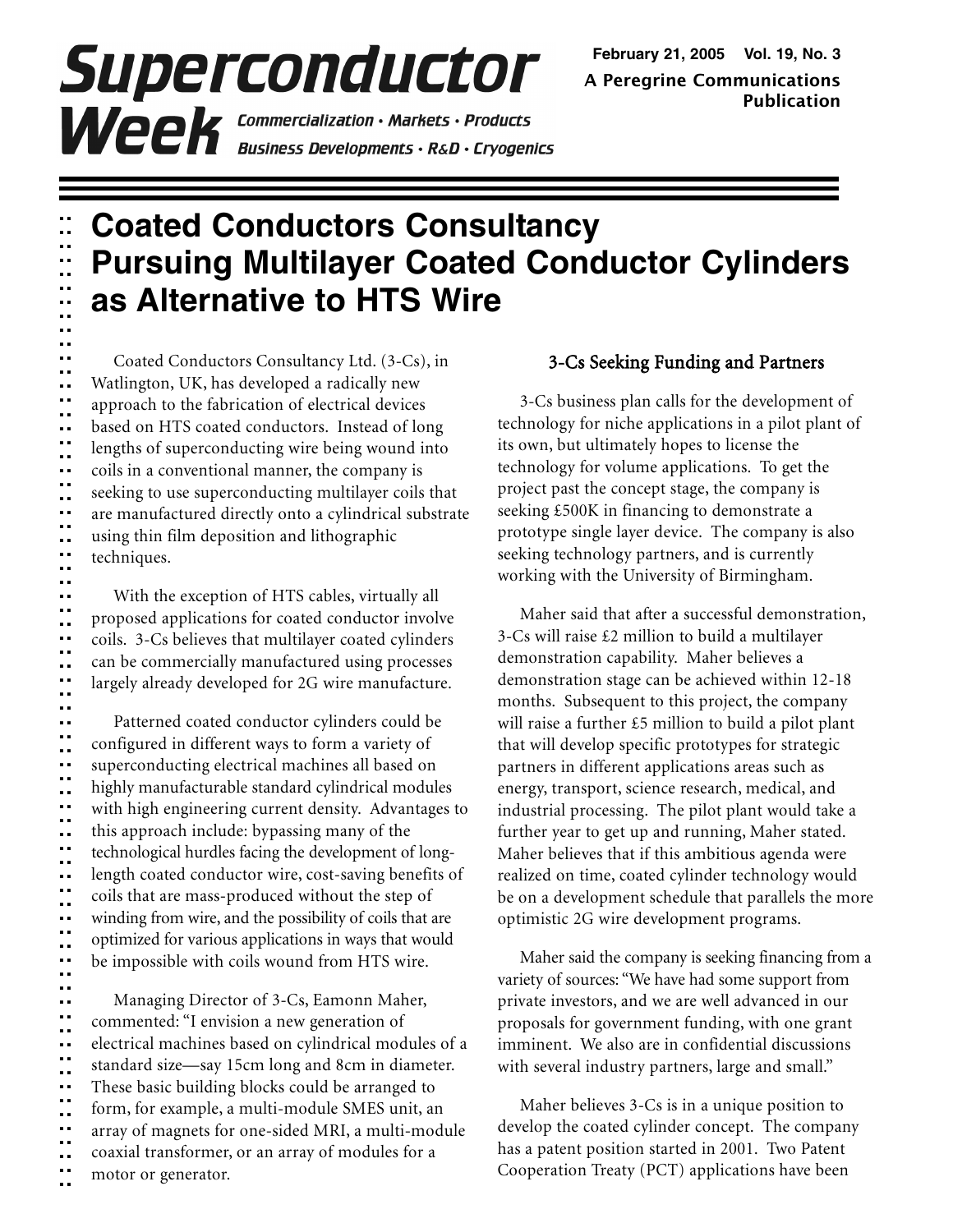filed, and the first of these has reached European and U.S. filing. Maher commented: "We believe our position is unique. We think other groups will start working on this, but to date, no one else seems to have been thinking on these same lines."

### Coil To Use Existing Coating Technology

Maher discussed the concept behind the coated cylinder concept: "The essential feature of all 2G wire technologies—the copying of biaxial texture from the substrate or buffer layer through to a single functional YBCO layer-is now capable of producing very high quality superconductor coatings. With this mission largely accomplished, further efforts to develop 2G wire are focused primarily on improving the technology to permit the manufacture of reproducible, homogeneous tapes in kilometer or greater lengths." Despite the fast pace of advances toward this goal, serious challenges remain.

Maher believes that as a result of these scale-up attempts, and the increased understanding of the key materials issues in the past five years, many of existing film deposition processes and multilayer architectures are actually well positioned to adopt an alternative approach based on a coaxial, essentially cylindrical geometry. The novel integrated design concept employs the simple expedient of producing a coil in situ by a multilayer deposition sequence onto a rotating cylindrical former.

To demonstrate the principle of the cylinder deposition process using existing coating deposition technology developed for 2G wire, the University of Birmingham has grown multilayer thin films of YBCO on curved nickel-based textured substrates by pulsed laser deposition (PLD). According to 3-Cs, this work successfully demonstrated the feasibility of fabricating, in situ, a multi-turn coil on a cylindrical former by continuous deposition of sequential layers of superconductor and insulator.

In this approach, layers may be uniformly deposited and subsequently patterned to define the conducting tracks, to mimic a helical winding, or in some cases direct beam writing or masking processes may be employed to define the coil.

According to Maher, the key principle of the multilayer approach is that, if the biaxial texture can be transmitted through the buffer layer architecture into an initial YBCO layer, it should also be possible to continue copying this texture through subsequent layers. The result would be a multilayer structure of electrically isolated superconducting elements which, on a cylindrical former, could provide the basis of a multi-turn, multi-layered, helical superconducting coil.

#### Little Research Exists for Cylinder Concept

While epitaxial YBCO multilayers have been routinely deposited on single-crystal substrates, on the scale of tens of nanometers to produce research and device structures for electronic applications, little or no work has been reported on growing multiple layers of YBCO on biaxially textured metallic substrates for power applications. For this reason, a great deal more materials research will be required, particularly for the joining technology between layers, according to Maher.

Maher added: "Other than such materials research, the fabrication of superconducting coils in situ would use materials already widely investigated for 2G wire. In principle, a single cylindrical textured base substrate, with an integral heater, can serve as both the former and the template for the whole process. For example, a textured IBAD YSZ coating on a cylindrical base substrate, or an ISD textured layer could serve as the template. In a simpler 'half-way house' scenario, the base substrate could be a helically wound textured RABiTS Ni tape, or an ex situ prepared IBAD tape of textured YSZ on Hastelloy."

Maher described the process: "By rotating a substrate with an integral heater, buffer layers and/or superconducting layers can be deposited, followed by a textured overlayer shunt. A latticematched insulating layer is subsequently deposited, followed by another YBCO layer. This combination is then repeated to provide a multilayer YBCO coil, with each layer electrically isolated. If necessary, each layer could be protected by a metallic shunt layer. In the ideal scenario, only one layer of base substrate is required to provide the initial texture, thus reducing cost."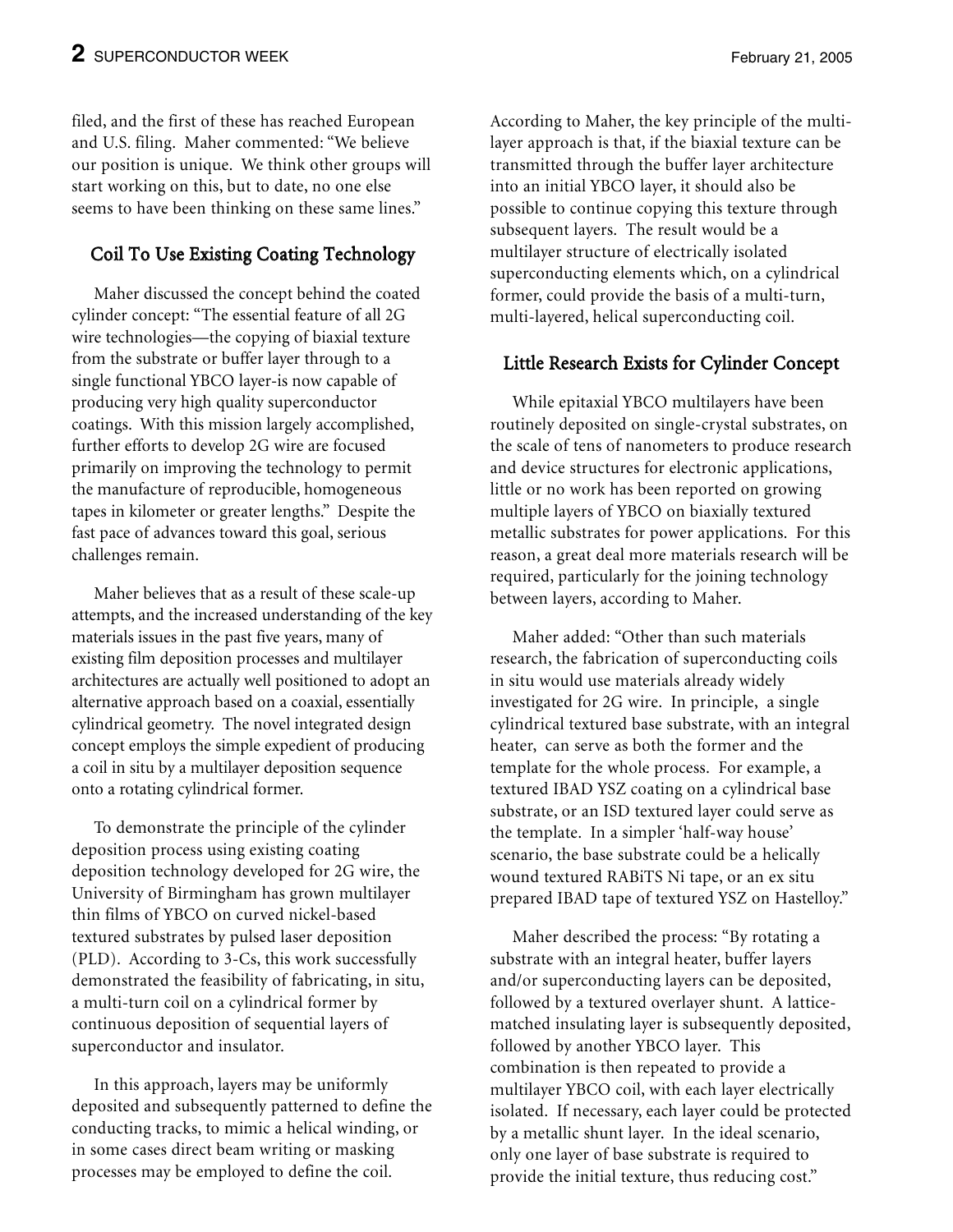According to Maher, an additional benefit is an increase in engineering current density  $(J_e)$  of the coil, compared with a coil made of YBCO tape. This is because the base substrate is the largest component by far of conventional single-YBCOlayer coated conductor tapes, in terms of crosssectional area. Maher commented: "Increased J<sub>e</sub> would relax the strict requirement on texturecopying through the layers to some extent. However, if degradation of epitaxy is observed as the number of layers is increased, it could be necessary to add a new template layer at intervals."

#### Potential Manufacturing Advantages of Coil

3-Cs contends that there are two key processing simplifications that would potentially be gained in a cylindrical processing scenario where there is no moving tape. The first is that, although the materials requirements are quite similar, the process control aspects become easier. For example, a major problem with most tape scale-up routes is the difficulty in holding the substrate temperature constant throughout the deposition area and throughout the deposition processes.

In the case of film deposition on cylindrical substrates, there is no moving tape and no particular necessity for radiative heating. Also, the increased mass of the substrate would lend thermal stability to the coil surface. Maher says that the use of a cylindrical substrate, with its integral heater, would give coaxial symmetry, resulting in a high degree of temperature uniformity, and much greater thermal mass of the substrate compared with the tape processing case, such that the effect of any local temperature fluctuations during processing would be minimized. Radiative heating could be used to give additional tuning of the temperature control.

The second important process simplification is another direct result of the coaxial symmetry, and the simple ability to rotate the cylinder over a wide range of speeds dependent on the particular process being carried out. Maher explained: "In a sense, each layer operation is a batch operation, capable of in situ verification before proceeding to the next layer, rather than attempting to process long lengths continually. For some processes, the cylinder may be rotated slowly, for example during a laser machining process to 'scribe' a helical coil. For others it may be rotated fast, for example during thermal evaporation of YBCO when oxygenation may be taking place at the rear surface of the rotating cylinder."

#### Systems Designers Benefit from Coils

Maher believes that the ability to define the geometry of conductor tracks on the surface of the cylinder, rather than being constrained by the tape geometry, would potentially give design engineers increased degrees of freedom. Maher said: "Two more important advantages of the cylindrical processing approach from a systems viewpoint are that it would allow higher engineering current densities and reduced AC losses. This is because there is no repetitive wasted substrate to reduce  $J_c$  and add to the losses, unlike conventional tape winding."

Higher  $J_c$  could result in electrical machines of greatly reduced size and weight. Also, as a result of the increased structural integrity and the integrated manufacturing approach, refrigeration may be integrated into the coil, with liquid nitrogen or gaseous helium circulated through pathways within the cylinder and its shaft.

For more information, visit www.3-Cs.co.uk or write EFMaher@3-Cs.co.uk  $\bigcirc$ 

#### References

- 1) E.F. Maher, International Patent Application PCT/GB02/03898 published as WO 03/019589, 6th March 2003.
- 2) Coated Conductor Cylinders an Alternative Approach, E.F. Maher CCA 2003 Workshop, Milan
- 3) Multi-layer coated conductor cylinders—an alternative approach to superconducting coil fabrication E Maher, J S Abell,
- R I Chakalova, Y L Cheung,T W Button and P Tixador Supercond. Sci. Technol. 17 (2004) 1440–1445

Published in Superconductor Week, February 21, 2005; Copyright 2005. All rights reserved. This file is for web postings only; not to be copied or e-mailed. Superconductor Week • 1-661-821-0773 • 1-646-218-4618 fax • www.superconductorweek.com Provided by The Reprint Outsource, 717-394-7350.